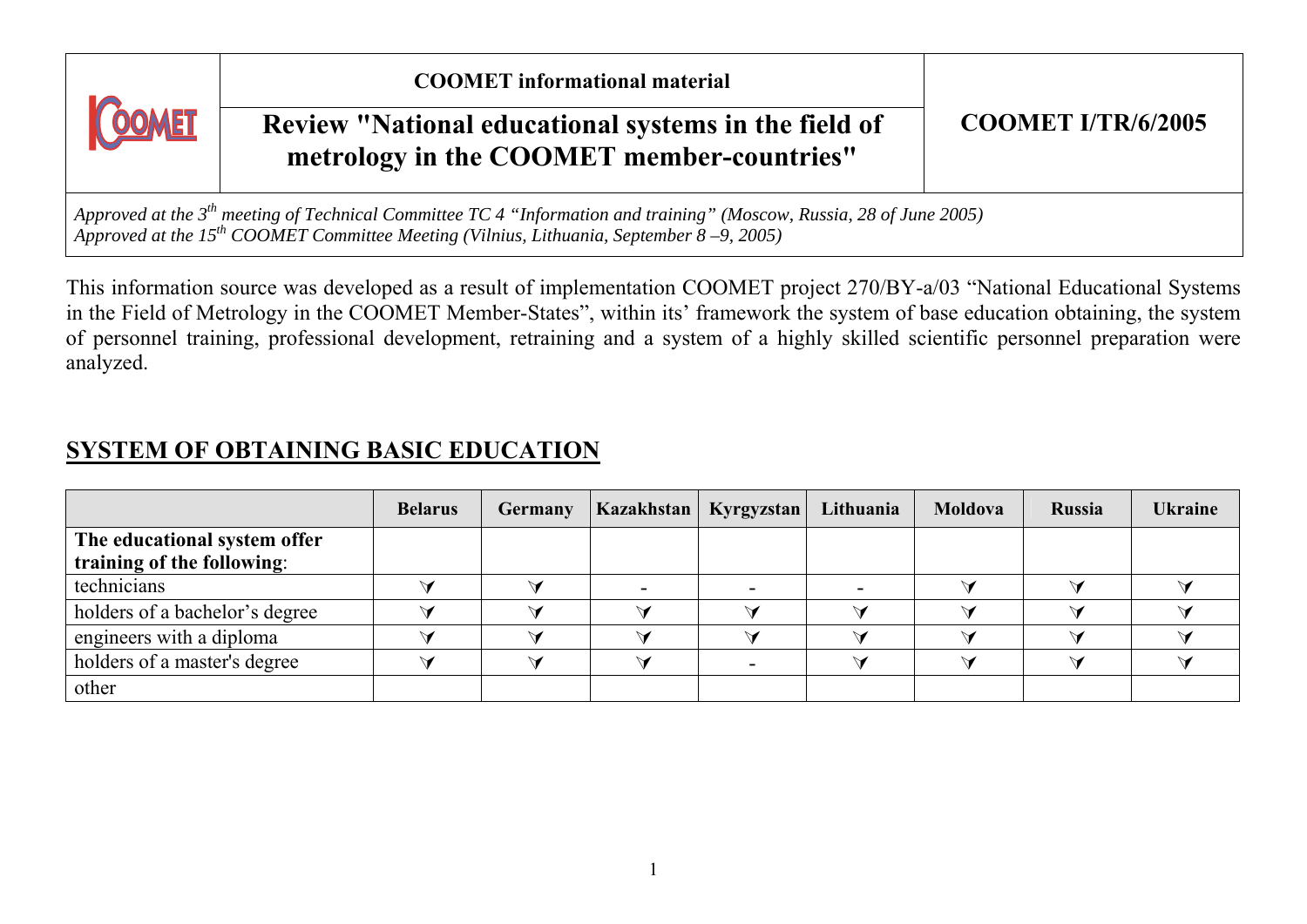### **SYSTEM OF TRAINING, SHORT TERM TRAINING ON ADJACENT PROFESSIONS AND CONTINUOUS IMPROVEMENT OF PROFESSIONAL SKILLS**

|                                                                     | <b>Belarus</b>          | <b>Germany</b>       |                      | Kazakhstan Kyrgyzstan Lithuania |        | <b>Moldova</b>       | <b>Russia</b>         | <b>Ukraine</b>                                                    |
|---------------------------------------------------------------------|-------------------------|----------------------|----------------------|---------------------------------|--------|----------------------|-----------------------|-------------------------------------------------------------------|
| Specialised training on the following                               |                         |                      |                      |                                 |        |                      |                       |                                                                   |
| professions:                                                        |                         |                      |                      |                                 |        |                      |                       |                                                                   |
| verification officers                                               | $\vee$                  | $\blacktriangleleft$ |                      | $\vee$                          | $\vee$ | $\blacktriangledown$ | $\vee$                | $\blacktriangleleft$                                              |
| calibration officers                                                | $\vee$                  | $\vee$               |                      | $\blacktriangleleft$            | $\vee$ | $\blacktriangledown$ | $\vee$                | $\vee$                                                            |
| other                                                               | Expert-<br>aiditor      |                      |                      | Expert                          |        |                      | Expert                |                                                                   |
| Short term training on adjacent                                     |                         |                      |                      |                                 |        |                      |                       |                                                                   |
| professions and continuous                                          |                         |                      |                      |                                 |        |                      |                       |                                                                   |
| improvement of professional skills is                               |                         |                      |                      |                                 |        |                      |                       |                                                                   |
| offered by the following:                                           |                         |                      |                      |                                 |        |                      |                       |                                                                   |
| institutions of higher education                                    | $\vee$                  |                      | $\blacktriangledown$ |                                 | $\vee$ | $\blacksquare$       | $\blacktriangleleft$  | $\vee$                                                            |
| specialised courses offered by<br>postgraduates educational centers | $\blacktriangleleft$    |                      | $\blacktriangleleft$ | $\blacktriangledown$            |        |                      | $\blacktriangleleft$  | $\blacktriangleleft$                                              |
| specialised courses in the framework of<br>NMI(s)                   |                         | $\blacktriangleleft$ | $\blacktriangleleft$ |                                 |        | $\blacktriangleleft$ |                       | $\blacktriangleleft$                                              |
| other                                                               | on training<br>seminars |                      |                      |                                 |        |                      | on target<br>seminars | by ministries'<br>and<br>departments'<br>metrological<br>services |

### **SYSTEM OF TRAINING FOR YOUNG SCIENTISTS AND PERSONNEL OF HIGHER SKILLS**

|                                            | <b>Belarus</b> | <b>Germany</b> | Kazakhstan Kyrgyzstan Lithuania |  | Moldova | <b>Russia</b> | <b>Ukraine</b> |
|--------------------------------------------|----------------|----------------|---------------------------------|--|---------|---------------|----------------|
| Postgraduate studies and doctor's          |                |                |                                 |  |         |               |                |
| degree studies are available:              |                |                |                                 |  |         |               |                |
| in the framework of institutions of higher |                |                |                                 |  |         |               |                |
| education                                  |                |                |                                 |  |         |               |                |
| in the framework of $NMI(s)$               |                |                |                                 |  |         |               |                |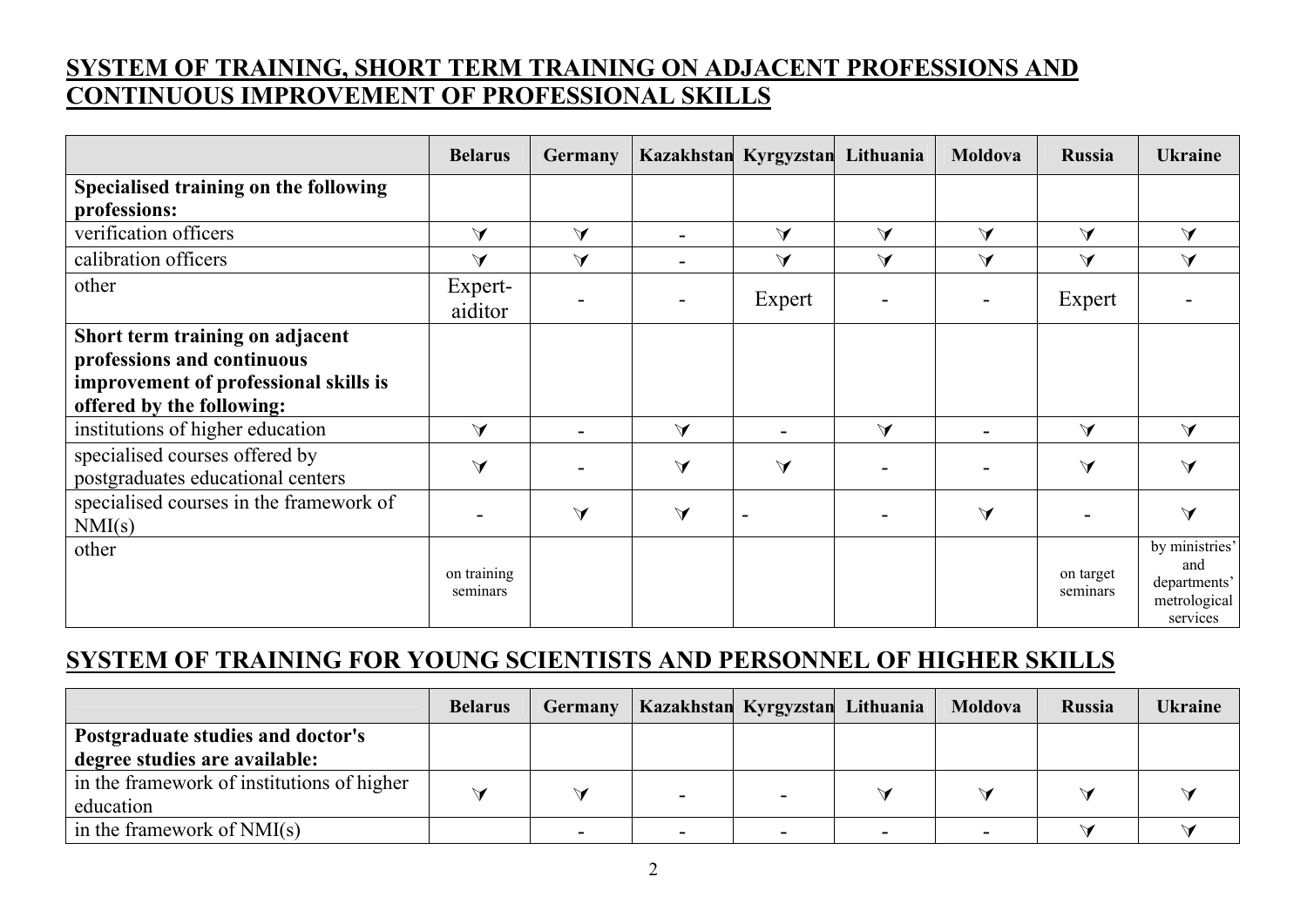### **INFORMATION ABOUT NATIONAL EDUCATIONAL SYSTEMS IN THE FIELD OF METROLOGY**

### **BELARUS**

A complex approach to a construction of an education system in the field of metrology, providing for professional training of experts from lower to higher level, is realized in the Republic of Belarus.

The educational system's infrastructure in the field of metrology includes secondary and higher professional educational institutions, refresher courses, applied educational centres etc.

Secondary and higher educational institutions are engaged in training of secondary school graduates and provide them corresponding technical education on specialization «Metrology. Standardization and certification».

*Specialized secondary education* can be gotten in Grodno and Minsk polytechnics.

There is also an opportunity to get the *higher education* in institutes of higher education of Minsk and Grodno (Belorussian National Technology University (BNTU), Belorussian State University of Informatics and Radioelectronics (BSUIR), Gomel State University (GSU)). 40 to 60 interns get the higher education in the field of metrology annually. A specialists' educational system without work interruption (night classes) implemented in addition to daytime classes.

The system of manpower training includes a *professional development* for key personnel and for technical and engineering employees of the state metrological service and metrological services, it also includes *training and retraining* of specialists having higher education in other fields. This work is under way since 1989 in the Training Center of the Gosstandardt of the Republic of Belarus on the base of Professional Development and Personnel Retraining (inline with technics and technology development) Institute (PDPRI) of the Ministry of Education, as well as in the Professional Development and Personnel Retraining Institute of the Gosstandardt (BelPDI), established in 2000.

The Training Center of PDPRI, widely uses a technical and methodological BelGIM base and invites leading experts of Gosstandardt and BNTU's and Academy of Metrology «Belaya Rus» teaching staff. Lecturers undergo an attestation within the system of the Gosstandardt and have corresponding licenses and certificates. A number of trained specialists amounts to about 700 persons annually. To conduct the training a list of 20 specializations, curriculums and educational plans as well as a structure chart of communications between organizations with an aim to take into account operational experience are developed, taking into consideration interests of 16 regions and of 20 ministries and departments of the Republic. Graduate students are given with professional development licenses as well as certificates, confirming their qualification required for conducting works in accordance with acquired specialization. Apprenticeship amounts to from 2 weeks to 1 month, studying is conducted with work interruption. An automatized system of professional development process control is elaborated in the Training Center to increase manpower development effectiveness. The stuff accumulated during 10 years (there is information about more than 6 000 specialists having metrological specialization, 1 500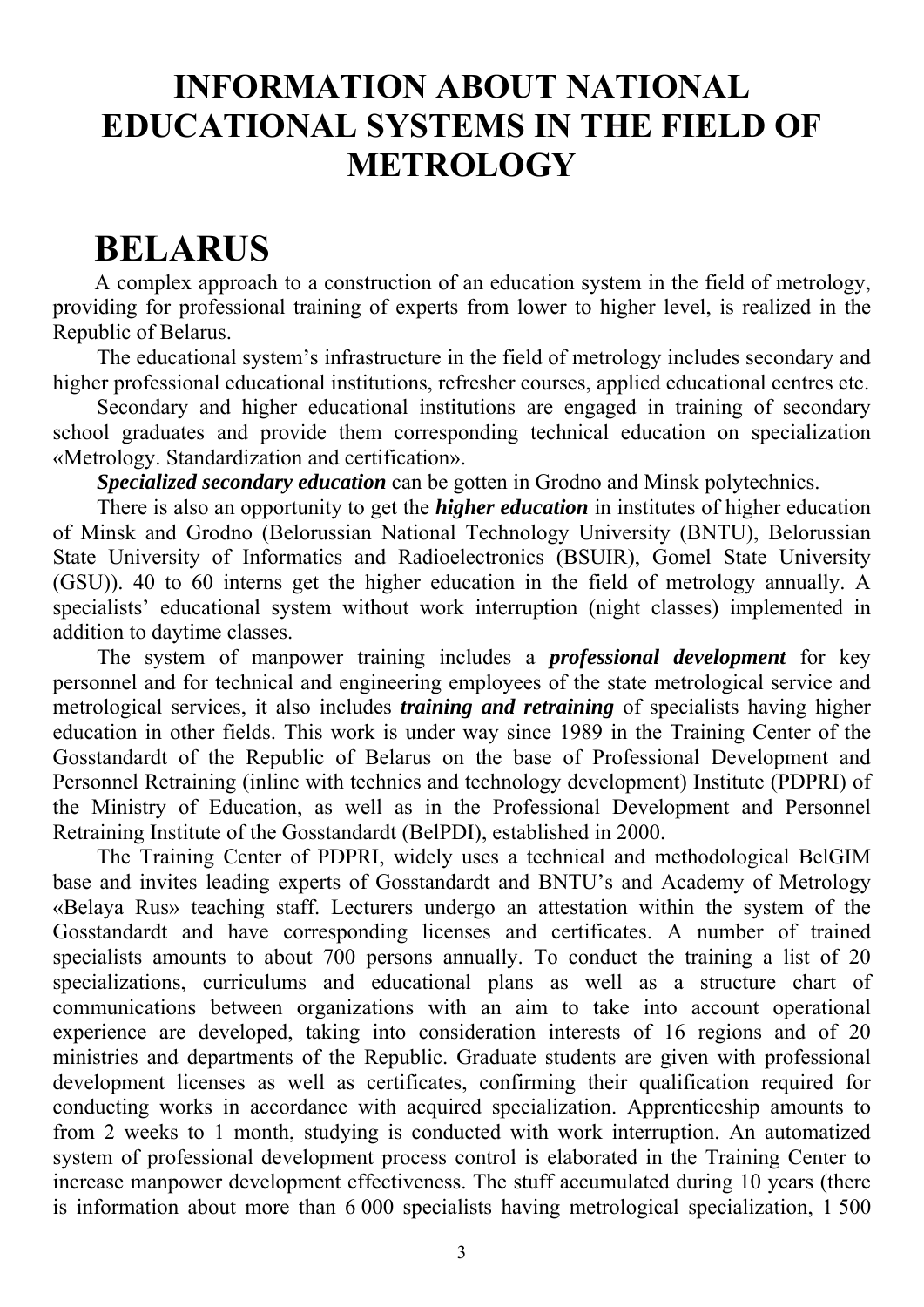enterprises of 16 regions, 20 ministries and departments) is a representative sample of the entire departmental and governmental metrological services cadre aggregate. The analysis of this statistical material enables reliable image obtaining of metrology manpower development situation in the Republic of Belarus as well as metrological service composition overview depending on sex, age, length of service, educational attainment and row of other factors.

Professional Development and Personnel Retraining Institute (Gosstandardt BelPDI) realizes the leading employee and specialists professional development on 45 study directions and conducts specialists' skill conversion in different branches of economic complex to «Metrology and metrological support» specialization giving qualification of metrology engineer.

*The training of higher qualification specialists* (candidates and doctors of science) is realized in postgraduate studying and doctor's degree studies of several Republic institutes of higher education.

The academic council of BNTU for rendering support in defending dissertations on technical sciences academic degree competition of following specializations:

- − 05.11.15 Metrology and metrological support
- − 05.02.23 Standardization and product quality management

is established. This combination of specializations creates appropriate conditions for scientific works defending throughout the whole specter of metrology, standardization and certification problems. Besides, specialist having higher education can improve their educational and scientific qualification, while studying in the magistrates attached to «Standardization, metrology and information systems» chair of BNTU.

## **KAZAKHSTAN**

#### **The system of obtaining the basic education**

1. The specialists' training and retraining in the field of metrology is realized in 16 higher educational institutions in the Republic of Kazakhstan.

- 2. The education in the field of metrology is realized for specializations:
- − Metrology and metrological support 2 institutes of higher education;

Standardization, certification and metrology (baccalaureates) – 14 institutes of higher education.

3. A number of specialists trained by (graduated from) this institutes of higher education amounts to 60 persons per annum.

#### **System of training, short term training on adjacent professions and continuous improvement of professional skills**

1. The activity coordination on personnel training, professional development and retraining activities in the field of metrology is realized by the Ministry of Education and Science of the Republic of Kazakhstan as well as Standardization, Metrology and Certification Commitee of the Industry and Trade Ministry of the Republic of Kazakhstan.

2. Metrology engeneer training and retraining is conducted by Karaganda State University and North-Kazakh State University, staff professional developmet in the field of metrology is conducted by RSE (Republic State Enterprise) «Kazakh Metrology Institute»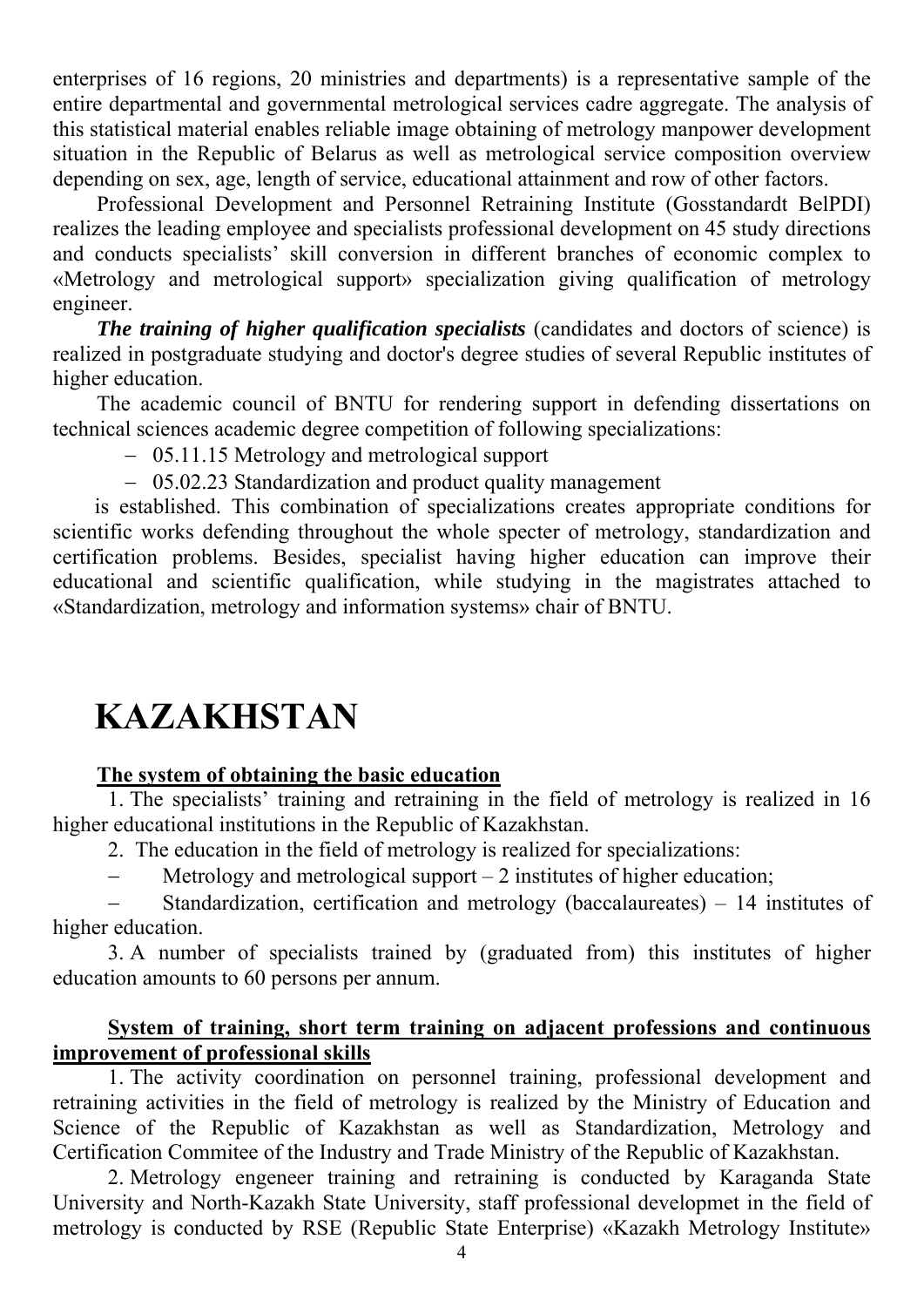(RSE «KazMetrInst»), public corporation «National Centre of expertise and certification» (public corporation «NatExC»), public corporation «National Accreditation Centre» (public corporation «NAC»), the Energetics and Communications Institute of Alma-Ata.

3. Primary directions of personnel training and retraining are the students' education in institutes of higher education and personnel training on a base of higher education with an aim to obtain a second higher education: primary directions of staff professional developmet is training on metrologyst and verification officer cources.

4. The number of graduated specialists trained on this professional developmet cources is equal to 200 – 300 metrologysts and verification officers per annum.

#### **System of training for young scientists and personnel of higher skills**

1. There is no post-graduate courses nor doctoral couses for «Metrology and metrological support» specialization.

2. Academic councils for dissertation defending are not established.

3. Specialization for academic degree competition – 05.11.15 « Metrology and metrological support».

## **KYRGYZSTAN**

#### **System of obtaining basic education**

**Institute of higher education** – Basalygin Kyrgyz National University (KNU) implements training for "Standardization, certification and metrology" specialization.

#### **System of training, short term training on adjacent professions and continuous improvement of professional skills**

Bodies realizing the activity coordination on personnel training, professional development and retraining are listed below:

*- The Ministry of Education and Culture of the Kyrgyz Republic* 

*- Kyrgyz branch establishment of the Standardization Metrology and Certification Academy (CMCA) of the Gosstandart of the Russian Federation (educational)* 

Personnel training and retraining are realized as well as personnel professional development.

The number of graduated specialist is equal to:

*CMCA* – *130 persons KNU – 10 persons*  per annum.

# **LITHUANIA**

#### **System of obtaining basic education**

Institute of Metrology at Kaunas technology university is the only institution offering higher education in the respective field. It offers the following profession courses: engineer metrologist and master of science in measurement engineering. Number of graduates in the respective field per year is approximately 80.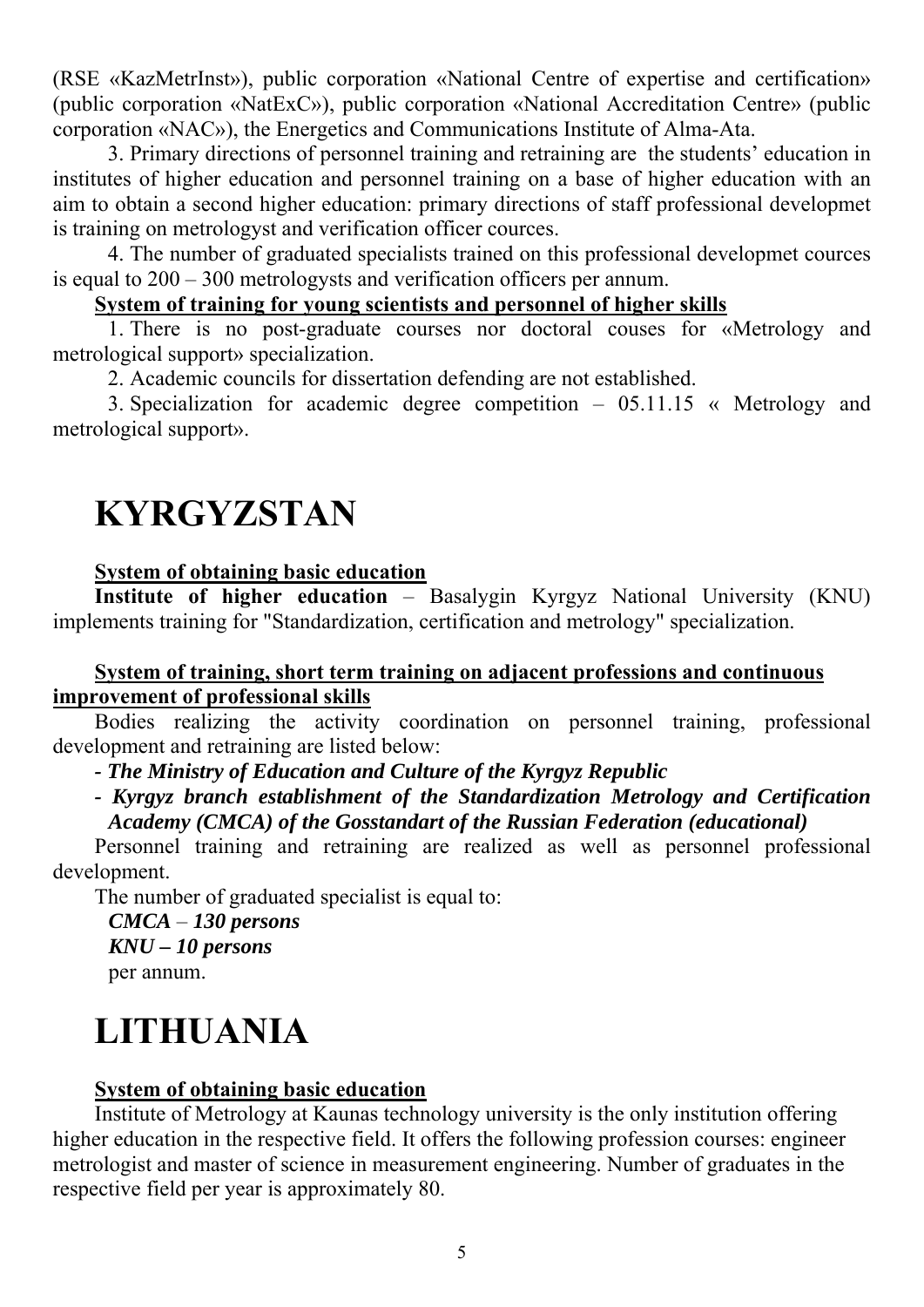#### **System of training, short term training on adjacent professions and continuous improvement of professional skills**

Institute of Metrology at Kaunas technology university is a body performing coordination of training activities for the purpose of improvement of professional skills.

The major fields in which training is actively offered:

- $\checkmark$  training and short term training on adjacent professions,
- $\checkmark$  continuous improvement of professional skills

Number of graduates in the respective field per year is 80.

#### **System of training for young scientists and personnel of higher skills**

Postgraduate studies and doctor's degree studies are carried out in Institute of Metrology at Kaunas technology university. Councils for rendering support in defending dissertations is located at Kaunas technology university. Profession courses (including their description) that assume further postgraduate studies.

# **MOLDOVA**

#### **System of obtaining basic education**

The training of specialists in the field of metrology in the Moldova Republic is carried out in 4 institutes of higher education (Technical University of Moldova, State University of Moldova, Real Sciences Institute, Applied Integrated Knowledge Institute) for the specialization "Metrology, standardization, control and certification".

The annual number of graduated specialists in the field of metrology amounts to about 50 persons.

#### **System of training, short term training on adjacent professions and continuous improvement of professional skills**

The activity coordination of personnel training, professional development and retraining activities in the field of metrology is realized by the National Body for Metrology (Standardization and metrology department).

In accordance with the Regulation № 932 of the Republic Moldova Government of 6 September 2001, Standardization and Metrology Department is entrusted with finding solutions for problems concerning the specialists' knowledge improvement in the field of metrology. It is made by means of courses establishing and of other forms of professional training. Direct operations for specialists' professional development are realized by the Personnel Certification Body of the Standardization and Metrology Department.

About 70 persons pass this metrology field professional development courses per annum. **System of training for young scientists and personnel of higher skills**

The post university education is realized at post-graduate courses and doctoral courses, established at the Technical University of Moldova. Annual magisters' graduates' number is equal to about 8 persons on average. Councils for dissertation defending are established in Technical University of Moldova.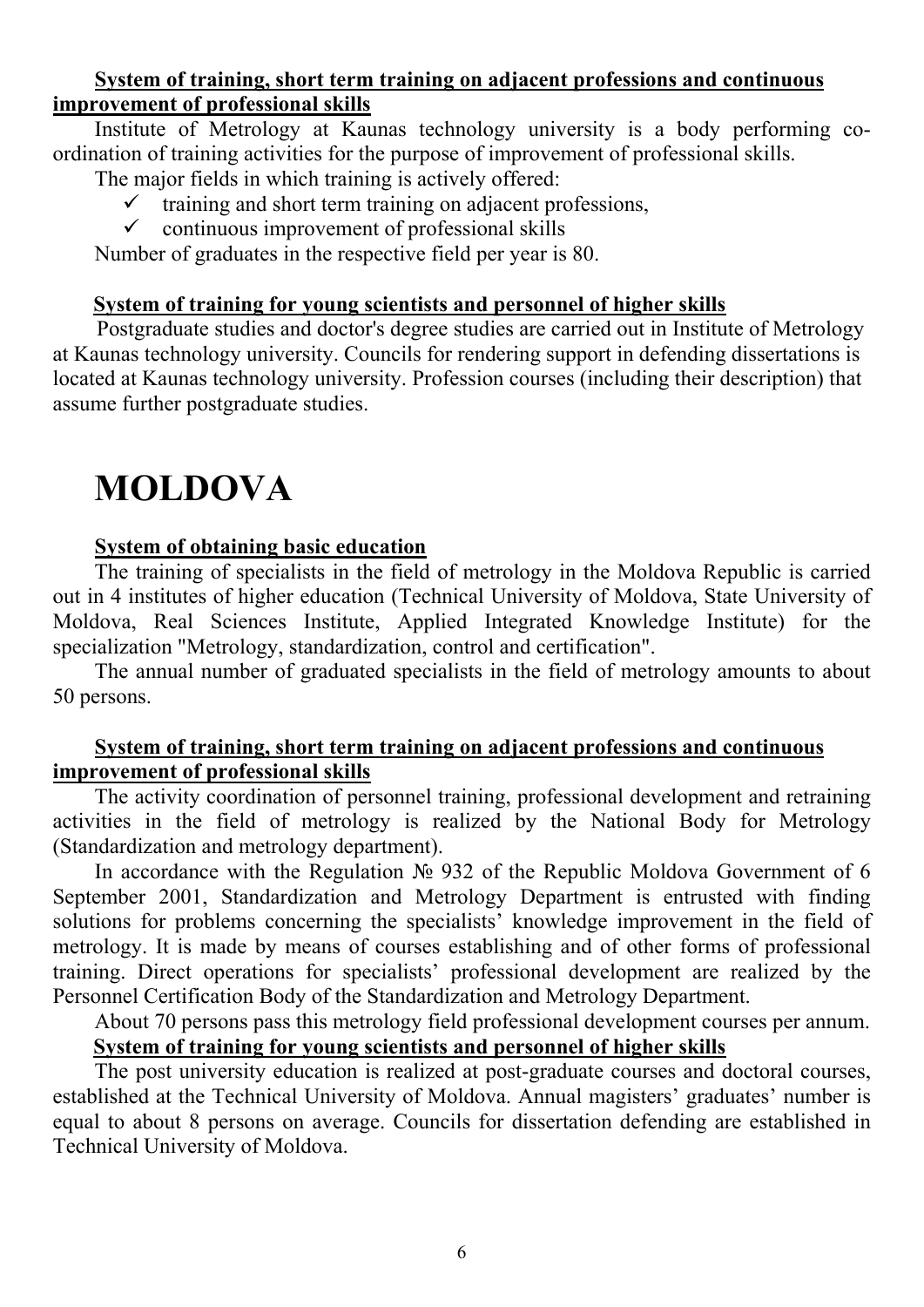# **RUSSIA**

In accordance with the "Education Law" of the Russian Federation (accepted by State Duma on 12 june 1995), following leveles of professional education in the field of metrology are realized in the Russian Federation:

1. **Professional primary education** is organized in sectorial destination vocational schools  $\overline{(VS)}$ . It has an aim of training skilled workers and employees who have certain (base) knowledge, skills and practices for exploitation, repairing, verification and calibration of measuring instriments. 30 000 such professional oriented workers are graduated annually.

2. **Professional secondary education** has an aim of middle echelon certificated specialists training (metrology technician) on a base of primary general or primary professional education. It is relized in specialized secondary educational institutions (SSEI) (technical schools, liceums or colleges) on specializations: "Mechanical measurements", "Electro-thermal-technical measurements", "Radiotechnical measurements". Thus up to 500 technician-metrologysts in two SSEIs of Ruusia GosStandard (Moskow Engineering School of Metrology and Quality, Middle-Ural College of Metrology and Quality) are trained and graduated annually for mentioned above specializations (verification officers SI).

3. **Higher prefessional education** has an aim of training and retraining of highly skilled metrology engineers on a base of general secondary (complete) education and professional secondary education. This is realized in engineering oriented institutes of higher education having graduating chairs for specializations «Metrology and metrological support». There is about 20 such chairs and institutes of higher education in Russia in total, with annual number of graduates of 500 metrology engineers.

In several institutes of higher education engineers of other specializations are retrained into metrology engineers (up to 50 persons per annum).

General skill criteria for spesialists having either professional secondary or professional higher education are laid down in Educational State Standards (ESSs), they contain minimum reqirements list for prefessional training of spesialists, who have given level and specialization (on discipline cycles). ESSs' development, approval and introduction order is defined by the Government of the Russian Federation. All kinds of ESSs are developed on competitive basis and adjusted on the same basis not often than once per 10 years at that.

4. **Additional education** is realized within the bounds of every professional education level with an aim of continual professional development of technical and engineering employees (TEE) in a view of continual improvement of educational standards. In general the professional development for TEE in the field of metrology is realized in the SMC Academy of GosStandard and in its' branches (about 5 000 persons per annum), as well as in training centres and on special cources, having corresponding licences (up to 1 500 persons per annum).

5. **The professional post-university education** is realized at post-graduate courses and at doctoral courses established both in institutes of higher education and in scientific metrological centres, where academic councils are organized for following specializations: "Devices and measuring procedures (on types of measurements)", " Data-measuring and data-controling systems (on branches), "Metrology and metrological support". 3 to 5 Ph.D. thesises and 1 to 2 doctoral thesises in this councils in the field of metrology are defended annually.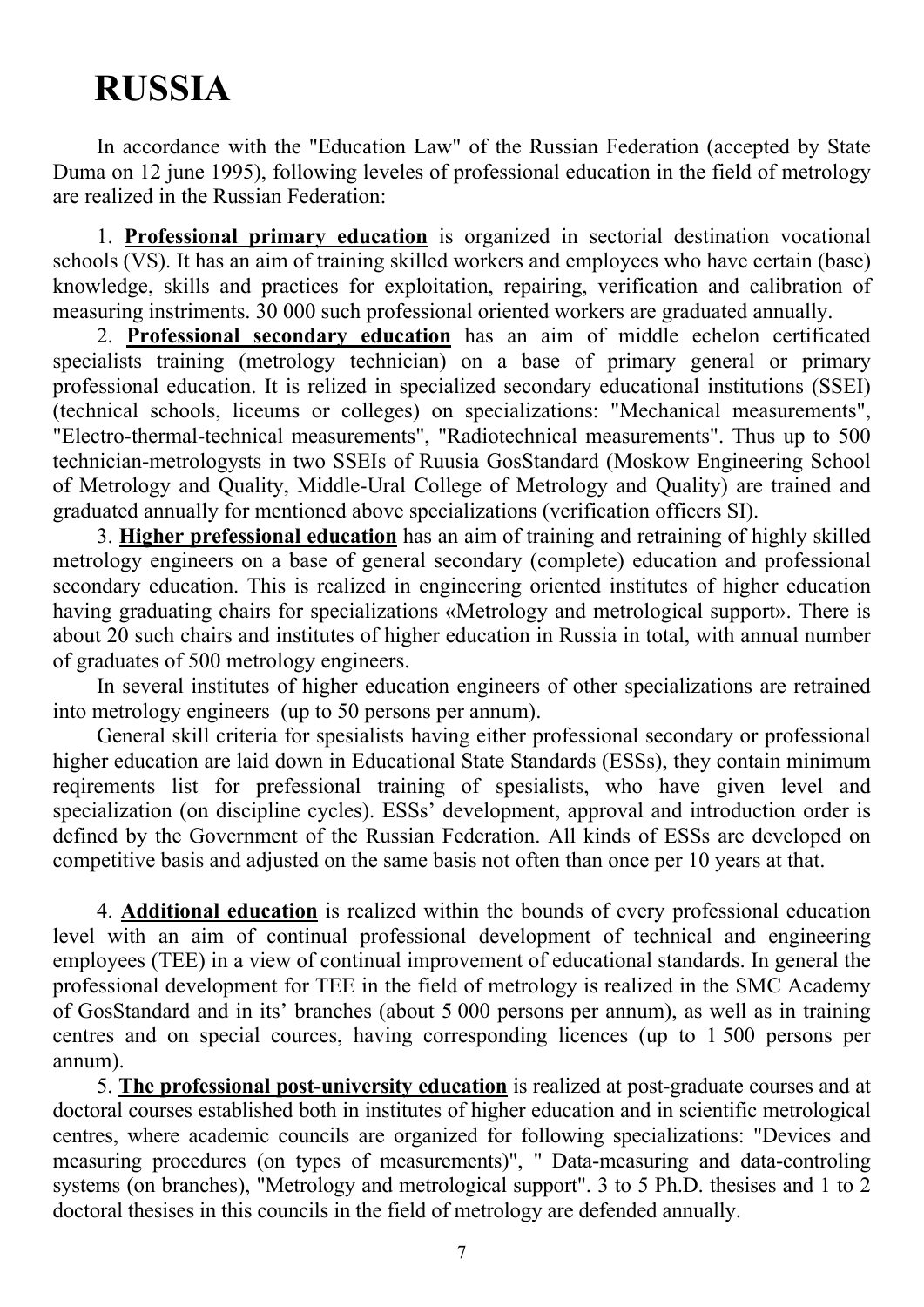# **UKRAINE**

#### **System of obtaining basic education**

There are institutes of higher education un the Ukraine realizing education in the field of metrology.

There are 4 institutes of higher education realizing education on «Metrology» specialization in Kharkov alone. There is a metrology chair on a base of National Scientific Centre «the Metrology Institute» (NSC "MI"), at wich students of National Aerospace Univercity «KAI» and of Kharkov National University of Radioelectronics pass education for specialization «Metrology, certification and quality». There are analogous institutes of higher education in the capital of Ukrain (Kiev) and in great region centres (Dnepropetrovsk, Donetsk, Odessa and others).

Specializations for which education is realized:

-Metrology;

-Certification;

-Quality.

The number of graduated specialists is equal to about 200 persons per year.

#### **System of training, short term training on adjacent professions and continuous improvement of professional skills**

1) Body realizing coordination of personnel training, professional development and retraining activities:

There is the Ukrainian Scientific-Research and Training Centre of Standardization, Certification and Quality Problems in the structure of GosPotrebStandard.

2) Other organizations realizing personnel training, professional development and retraining:

- NSC "MI", other NMI, territorial bodies of Ukrainian GosPotrebStandard;
- Metrological services of ministries and departments.
- 3) Primary directions in which:

9 *Personnel training and retraining are realized*:

- Ukrainian Scientific-Research and Training Centre of Standardization, Certification and Quality Problems conducts personnel training and retraining for following specializations: metrology, standardization, certification and quality;
- NSC "IM", other NMIs in the field of metrology;
- territorial bodies of Ukrainian GosPotrebStandard in the field of metrology and standardization;
- metrological services of ministries and departments in the field of metrology and quality.
- 9 *professional development are realized:* 
	- The Ukrainian Scientific-Research and Training Centre of Standardization, Certification and Quality Problems conducts personnel professional development for following specializations metrology, standardization, certification and quality;

#### **System of training for young scientists and personnel of higher skills**

1) Availability of post-graduate courses and doctoral courses: attached to NSC "IM".

2) Availability of councils for dissertation defending: attached to NSC "IM".